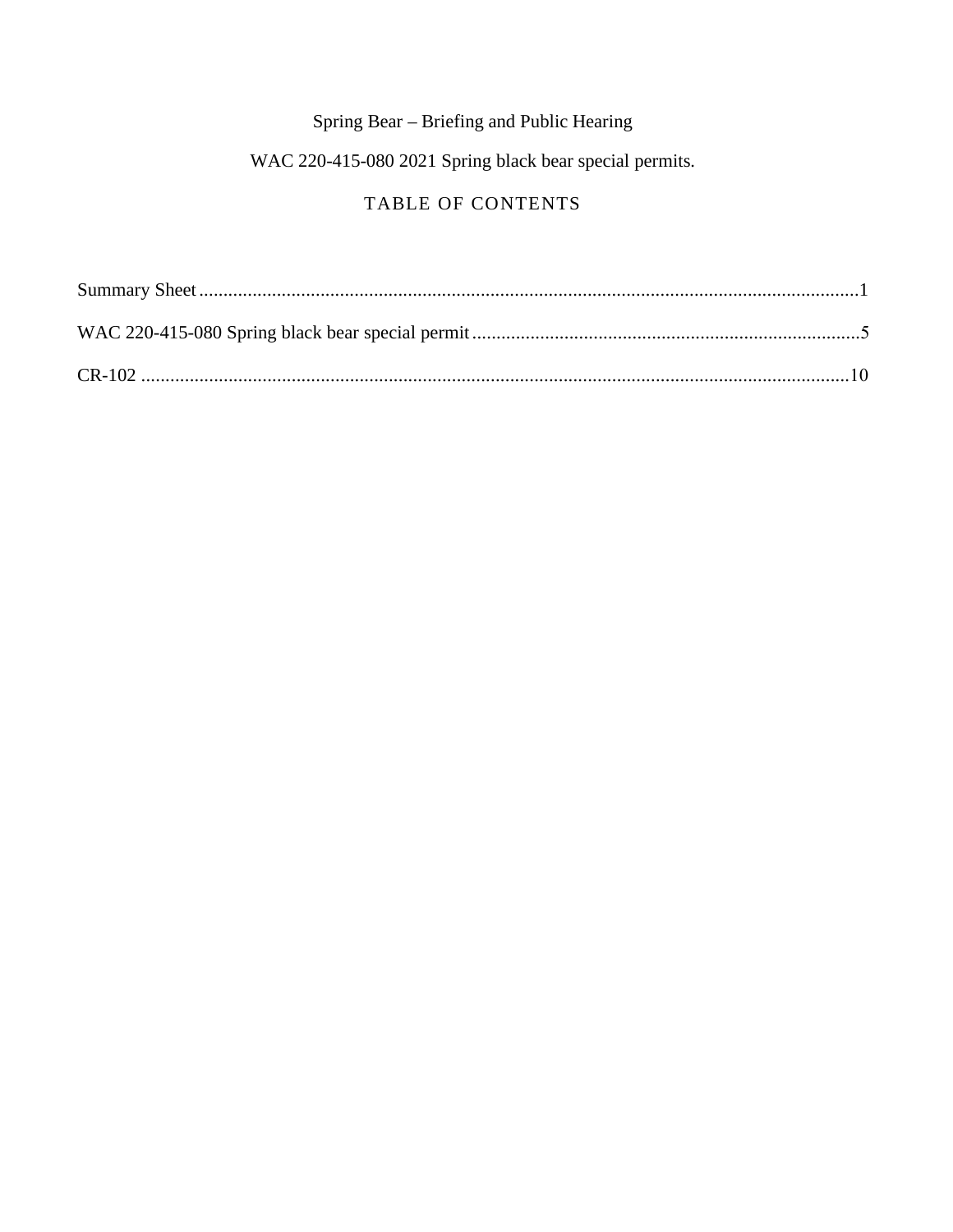# **Meeting date:**

March 11, 2022

# **Agenda item:**

Spring Bear – Briefing and Public Hearing

# **Presenter(s):**

Stephanie Simek, Ph.D. Carnivore, Furbearer, Small Game Section Manager, Wildlife Program

# **Background summary:**

Department staff will brief the Commission on proposed rule amendments to WAC 220-415-080 2021 Spring black bear special permits.

# *Purpose of the proposal and its anticipated effects*:

The proposed rule amendments, if adopted, would put in place an annual spring black bear special permit hunt season and would fulfill WDFW's mandate to maximize the public recreational hunting opportunities while also conserving the wildlife resources in a manner that does not impair the resource. These annual hunts would make available a limited number of permits in specific areas, as compared to the general fall black bear season. These hunts, if the proposal is adopted, also would use harvest as a tool to apply additional hunting pressure and human presence in an effort to help address (or provide ancillary benefit to) other management issues such as commercial timber damage and reduce bear densities in areas of high negative human-bear interactions or where ungulate neonate survival is low.

# *The proposed changes*:

1) Striking 2021 in the title and adjusting the dates to May 1 - June 15;

2) Modifying permit numbers in an area where needed, reducing the number of permits in Hunt Unit 684 (Long Beach) from 10 permits to 6 permits;

3) Adding a provision to prohibit the harvest/take of female black bear accompanied by offspring and prohibiting the harvest of offspring and defining offspring as less than one year old or less than 50 pounds.

4) Under Harvest check, submitting biological samples and bear teeth,

(a) Replace the title of this subsection with the following:

Harvest check and inspection (collection of biological samples);

(b) Add language under the Harvest check and inspection subsection: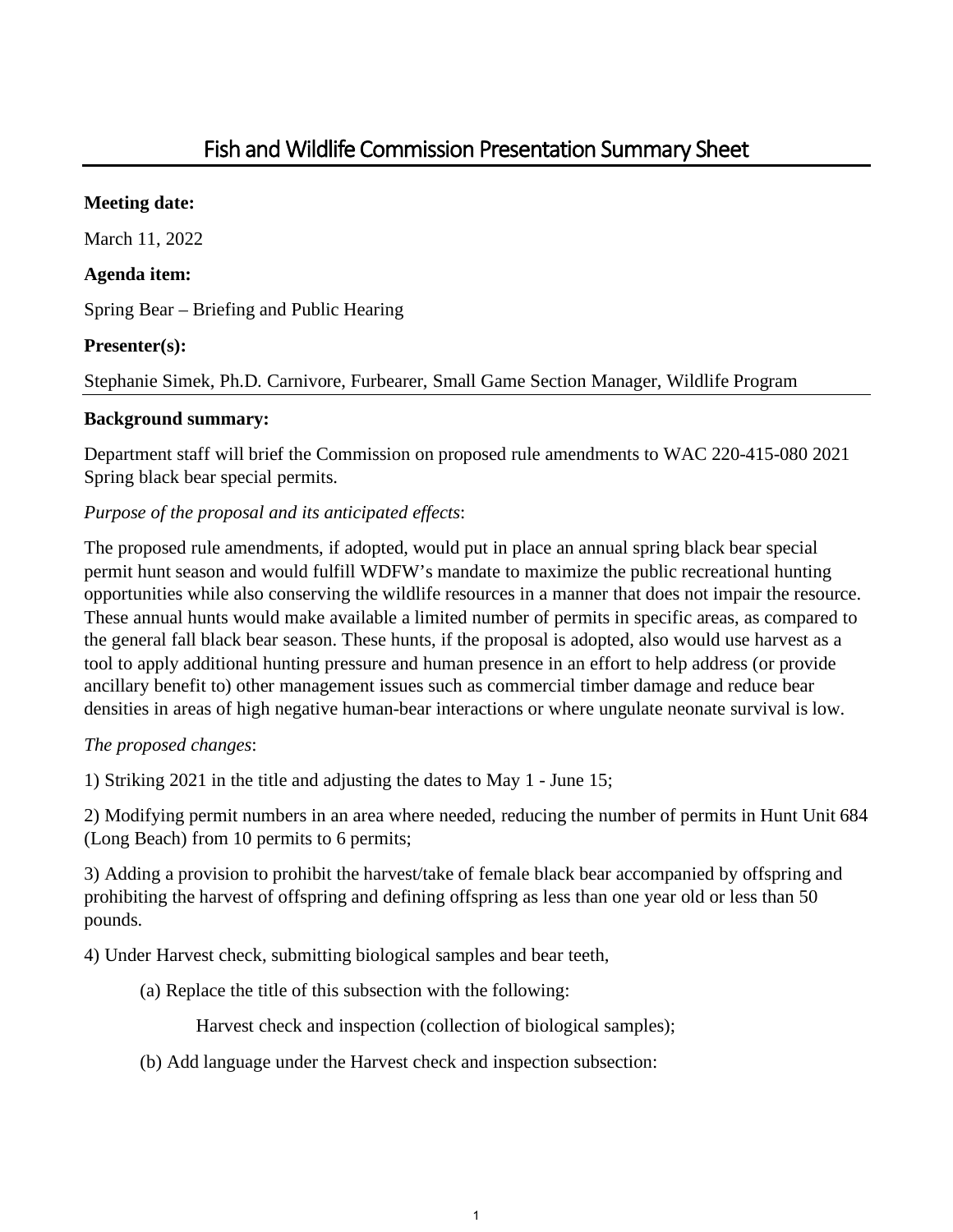All successful bear hunters must validate (notch) their bear tag consistent with WAC 220-413-020, notify the department within 72 hours of kill (excluding legal state holidays), provide the hunter's name, date and location of kill, and sex of animal. The unfrozen raw pelt, with evidence of sex attached, and the first premolar must be presented to an authorized department employee for inspection within five days of notification of kill. All permit hunters must comply with harvest reporting and submission of biological samples as described above. Failure to comply with harvest reporting and submission of biological samples is a misdemeanor pursuant to RCW 77.15.280.

#### Replace the text above with the following:

All successful bear hunters must validate (notch) their bear tag consistent with WAC 220-413-020. All successful bear hunters must notify the department within 72 hours of harvest (excluding legal state holidays) and schedule their harvest inspection. The unfrozen raw pelt, with evidence of sex and skull attached must be presented to an authorized department employee for inspection within five days of notification of kill. All permit hunters must comply with harvest reporting and inspection as described above. Failure to comply is a misdemeanor pursuant to RCW 77.15.280.

#### *Reasons supporting proposal*:

1) Date changes: On January 21, the Fish and Wildlife Commission voted in response to a rule making petition to initiate rulemaking to amend WAC 220-415-080 with a proposal to remove from the title the year "2021." If the proposed rule is adopted, WDFW would be carrying forward a long-standing spring recreational hunting opportunity of black bears on an annual basis. A central part of WDFW's legislative mandate is to provide sustainable recreational hunting opportunity. Spring bear special permit hunts are one of a very limited number of spring hunting opportunities and there is very strong interest from hunters for the limited spring bear hunting permits. Washington State black bear population is robust and an annual spring hunt with approximately 664 permits is sustainable. The April 15 to May 1 proposed change would accommodate WDFW staff's administrative need for additional time to implement the distribution of permits in spring 2022 if the proposal is adopted.

2) Permit numbers in GMU 684: The reason for the proposed amendment to the hunt in unit area 684 is human safety. The hunt is implemented to discourage human-bear conflicts by providing hunting pressure. Due to the difficulties in finding bear hunting access and to avoid overcrowding in those limited areas where hunting was allowed, a reduction in permit numbers in unit area 684 is needed. Based on harvest records, the proposed change is unlikely to impact the resulting harvest.

3) Take prohibition: Adding the provision to prohibit harvest/take of female bears with offspring and offspring less than one year old or under 50 lbs. will align Washington with other western states and provinces that offer spring bear hunts. While challenging to enforce, previous public input expressed a sentiment of concern about orphaning cubs. The definition of offspring is intended clearly identify the conditions by which an animal is considered an offspring.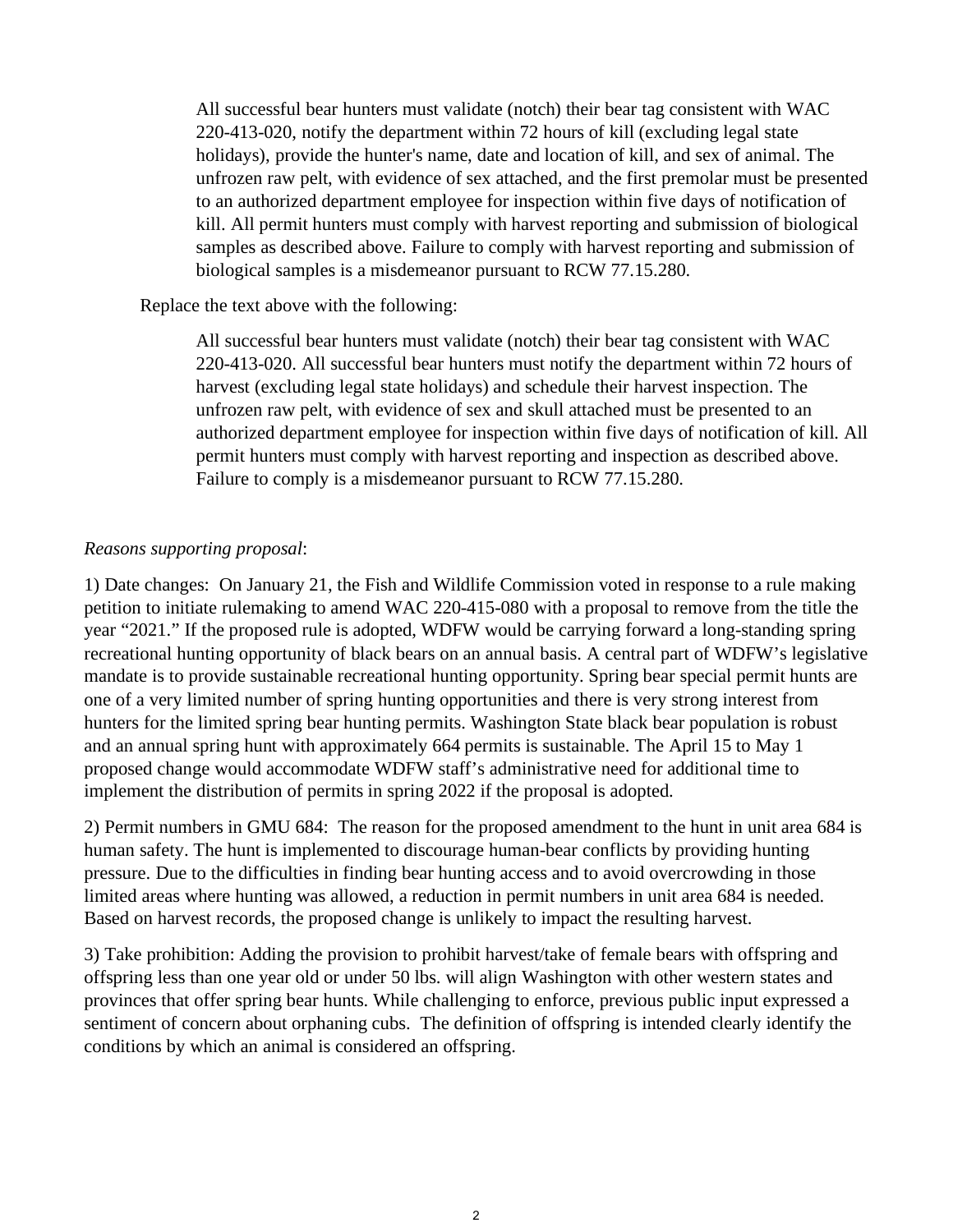4) Hunter check and inspection: WDFW has proposed edits to clarify the requirements for the harvest check and inspection in the WAC, which if adopted would provide specificity as to how and when such pelt and head inspections would occur.

(a) The heading change identifies the components required of the hunter, which are harvest check and carcass inspection,

(b) The additional language related to the animal inspection is intended to direct hunters that the pelt and head must be unfrozen and that the evidence of sex and head must be attached. The revised language further directs hunters that they must call within 72 hours to schedule the inspection of the animal for collection of tooth and biological information.

#### **Staff recommendation:**

N/A. Briefing and public hearing only.

## **Policy issue(s) and expected outcome:**

N/A. Briefing and public hearing only.

## **Fiscal impacts of agency implementation:**

None.

#### **Public involvement process used and what you learned:**

On February 1, 2022, WDFW filed a CR-102, initiating public comment. The public was asked to provide input on the proposed changes to WAC 220-415-080 via the department's website. Public comment period remains open through the Fish and Wildlife Commission Meeting on March 11, 2022, closing on March 12, 2022. The department has emailed over 40,000 subscribers notifying them of the website survey and encouraging them to participate. Also, the department issued a news release and postings on social media.

In preparation for this meeting, notification was made to individuals and organizations informing them of the opportunity to provide comments on the proposed regulation amendments. Additionally, these individuals and organizations were informed of the opportunity to provide verbal testimony at the upcoming March 11, 2022, commission meeting online.

#### **Action requested and/or proposed next steps:**

Department staff will hear and consider public comment. On March 18, 2022, department staff will present recommendations and seek adoption.

## **Draft motion language:**

N/A. Briefing and public hearing only.

## **Post decision communications plan:**

N/A. Briefing and public hearing only.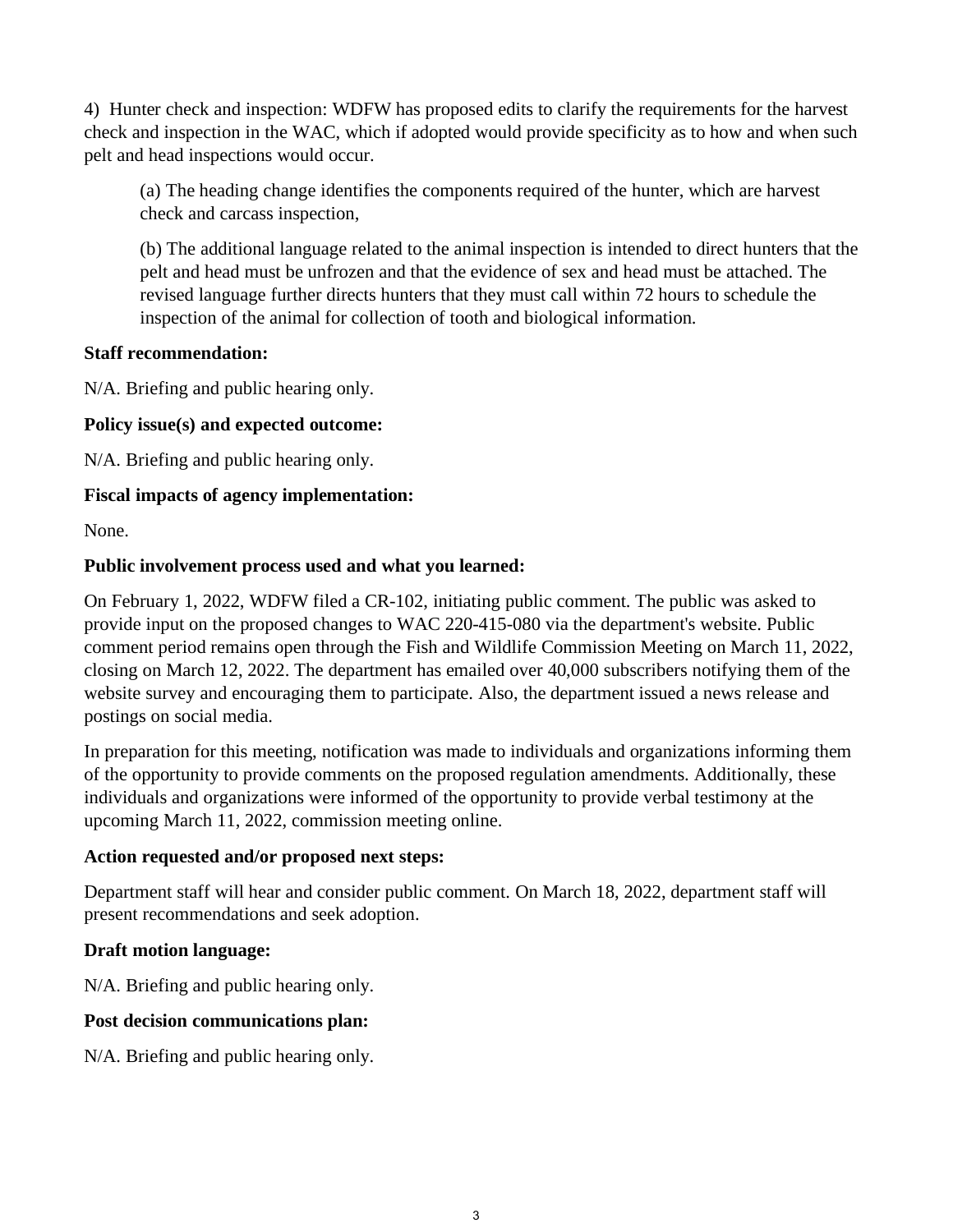AMENDATORY SECTION (Amending WSR 21-02-015, filed 12/28/20, effective 1/28/21)

#### **WAC 220-415-080** ((**2021**)) **Spring black bear special permits.** It

is unlawful to fail to comply with the provisions of this section. A

violation of this section is punishable under RCW 77.15.410,

77.15.245, or 77.15.280, depending on the circumstances of the

violation.

**Who May Apply:** Anyone with a valid Washington big game license, which includes black bear as a species option.

| <b>Hunt Name</b>  | <b>Hunt Area</b>                                              | <b>Permits</b> | <b>Season Dates</b>                     |
|-------------------|---------------------------------------------------------------|----------------|-----------------------------------------|
| Sherman           | GMU 101 Note: Mandatory bear identification<br>test required. | 50             | $( (Apri+15) )$<br>May 1 - June 15      |
| Kelly Hill        | GMU 105 Note: Mandatory bear identification<br>test required. | 50             | $( (Apri1-15) )$<br>May 1 - June 15     |
| Douglas           | GMU 108 Note: Mandatory bear identification<br>test required. | 40             | $( (Apri1-15) )$<br>May 1 - June 15     |
| Aladdin           | GMU 111 Note: Mandatory bear identification<br>test required. | 50             | $( (Apri1-15) )$<br>May 1 - June 15     |
| 49 Degrees North  | GMU 117 Note: Mandatory bear identification<br>test required. | 100            | $( (Apri1-15) )$<br>May 1 - June 15     |
| Huckleberry       | <b>GMU 121</b>                                                | 100            | $( (Apri1-15) )$<br>May 1 - June 15     |
| <b>Blue Creek</b> | <b>GMU 154</b>                                                | 18             | $( (Apri1-15) )$<br>May $1$ - June $15$ |
| Dayton            | <b>GMU 162</b>                                                | 18             | ( (April 15) )<br>May 1 - June 15       |
| Tucannon          | <b>GMU 166</b>                                                | 5              | $( (Apri1-15) )$<br>$May 1 - June 15$   |
| Wenaha            | <b>GMU 169</b>                                                | 60             | ( (April 15) )                          |

**Hunt Areas, Permit Levels, and Season Dates for Each License Year:**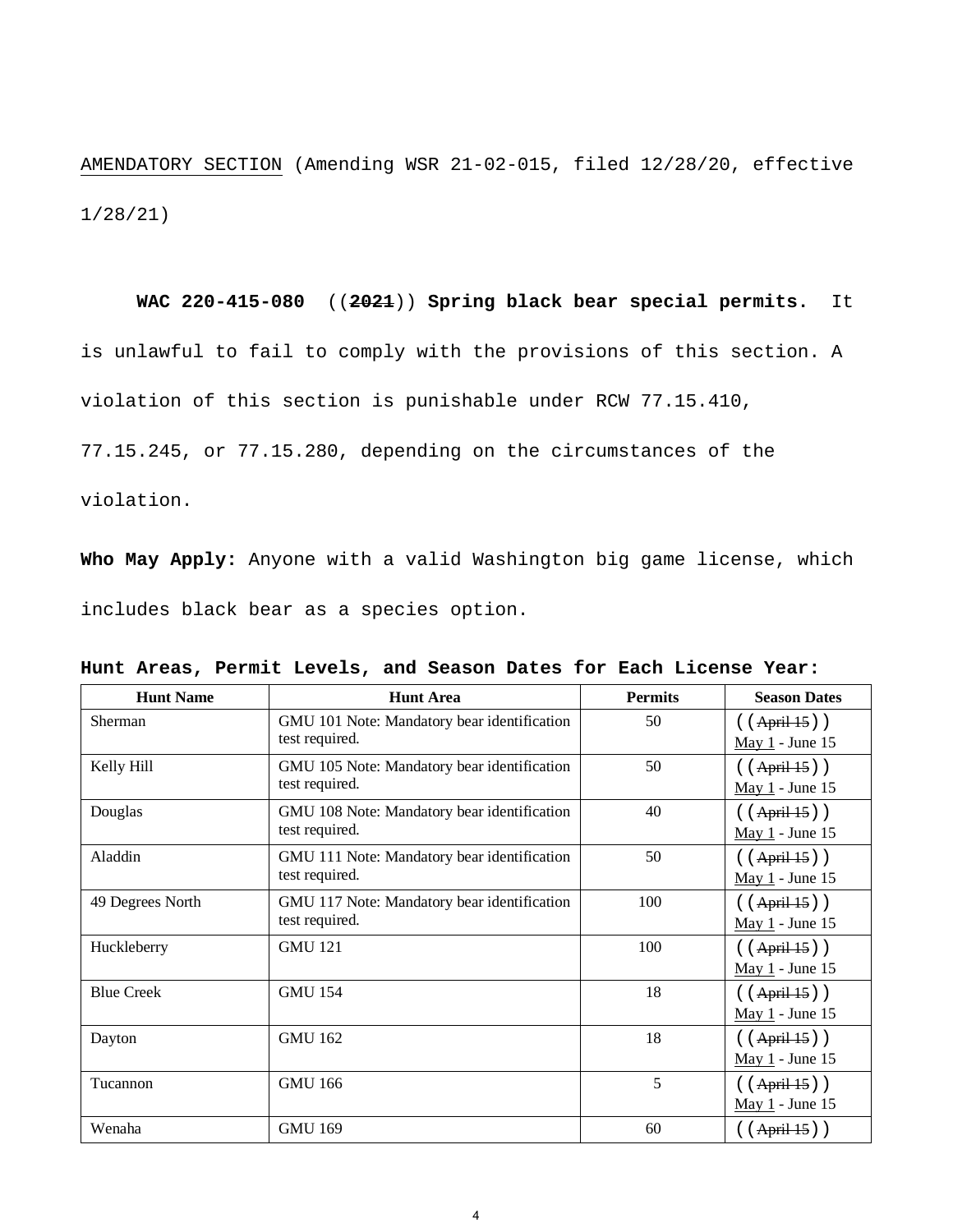| <b>Hunt Name</b>    | <b>Hunt Area</b>                                                                                                                                                                | <b>Permits</b>                  | <b>Season Dates</b>                             |
|---------------------|---------------------------------------------------------------------------------------------------------------------------------------------------------------------------------|---------------------------------|-------------------------------------------------|
|                     |                                                                                                                                                                                 |                                 | May 1 - June 15                                 |
| Mt. View            | <b>GMU 172</b>                                                                                                                                                                  | 24                              | ( (April 15) )                                  |
|                     |                                                                                                                                                                                 |                                 | May 1 - June 15                                 |
| Lick Creek          | <b>GMU 175</b>                                                                                                                                                                  | 18                              | ( (April 15) )<br>May 1 - June 15               |
| Peola               | <b>GMU 178</b>                                                                                                                                                                  | 5                               | ( (April 15) )<br>May 1 - June 15               |
| Couse               | <b>GMU 181</b>                                                                                                                                                                  | 5                               | $( (Apri+15) )$<br>May 1 - June 15              |
| <b>Grande Ronde</b> | <b>GMU 186</b>                                                                                                                                                                  | 5                               | ( (April 15) )<br>$\underline{May 1}$ - June 15 |
| Kitsap              | <b>GMU 627</b>                                                                                                                                                                  | 5                               | ( (April 15) )<br>May 1 - June 15               |
| Mason               | <b>GMU 633</b>                                                                                                                                                                  | 5                               | $( (Apri1-15) )$<br>May 1 - June 15             |
| <b>Bear River</b>   | <b>GMU 681</b>                                                                                                                                                                  | 20                              | ( (April 15) )<br>May 1 - June 15               |
| Long Beach          | <b>GMU 684</b>                                                                                                                                                                  | ( (10) )<br><u><sub>6</sub></u> | ( (April 15) )<br>May 1 - June 15               |
| North Skagit        | That portion of GMU 418 that is designated as<br>the hunt area by DNR, Sierra Pacific, and<br>Grandy Lake Timber company. Note:<br>Mandatory bear identification test required. | 30                              | $( (Apri+15) )$<br>May 1 - June 15              |
| Copalis             | GMU 642, 648, and 638 (excluding U.S.<br>Forest Service lands).                                                                                                                 | 50                              | ( (April 15) )<br>May 1 - June 15               |

**Bag Limit:** One black bear per black bear special permit season.

**License Required:** A valid big game hunting license, which includes black bear as a species option, is required to apply for a spring black bear special permit. One black bear transport tag is included with a big game hunting license that has black bear as a species option.

**Hunting Method:** Hunters may use any lawful big game modern firearm, archery, or muzzleloader equipment for hunting black bear. The use of dogs or bait to hunt black bear is prohibited statewide.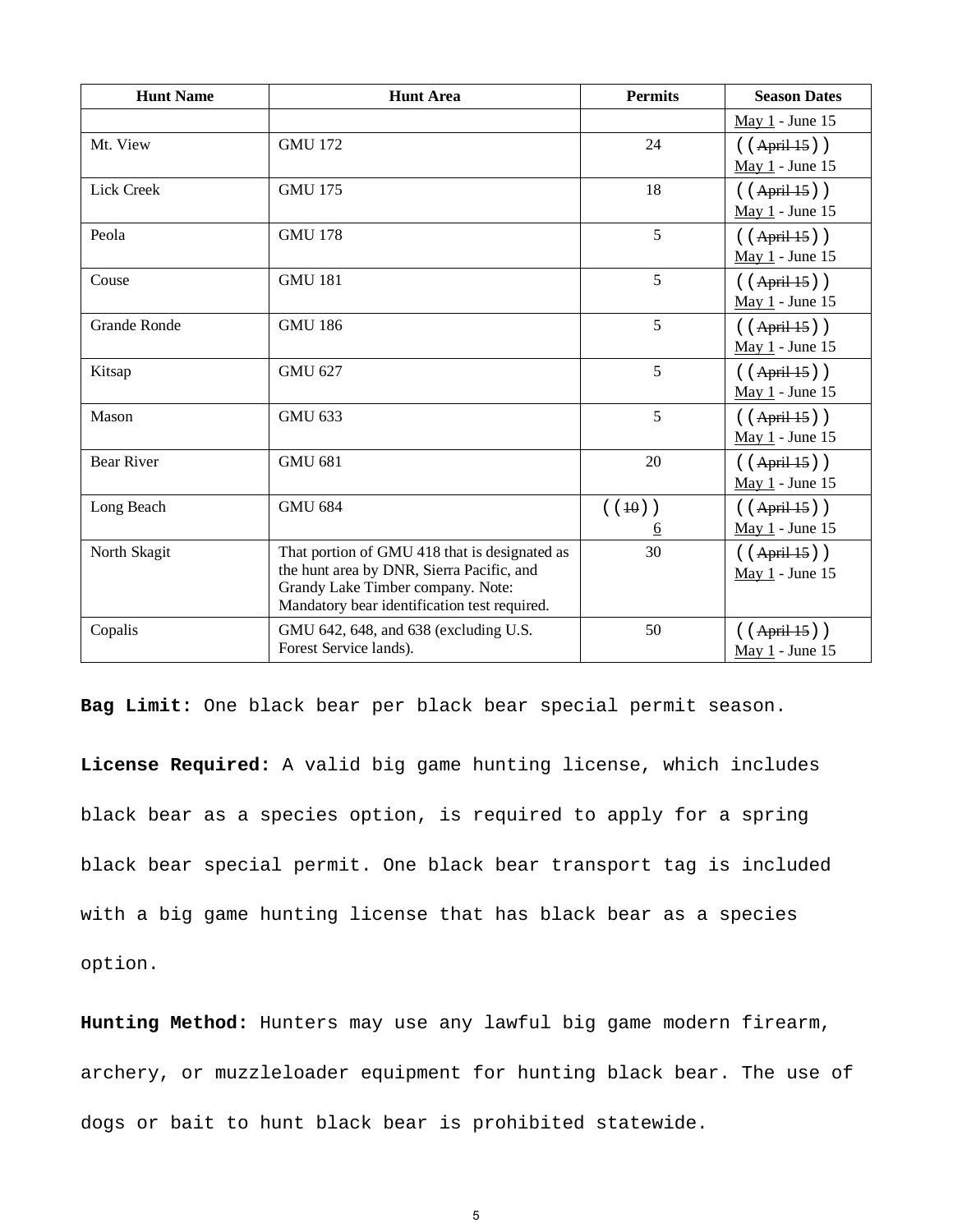**Female black bear with offspring:** It is unlawful to harvest/take a female black bear accompanied by one or more offspring or harvest/take offspring. Offspring are defined as less than one year old or less than 50 pounds.

**Other Requirements:** Hunters that are selected to hunt in GMUs located in grizzly bear recovery areas, as identified by the department, must successfully complete the annual WDFW online bear identification test with a passing score (80% or higher) or carry proof that they have passed an equivalent test from another state. The WDFW test may be taken repeatedly until a passing score is achieved. All hunters must carry proof of passing a bear identification test while hunting in the GMUs identified by the department.

**Harvest Check**((**, Submitting Biological Samples and Bear Teeth**)) **and Inspection (collection of biological samples):** All successful bear hunters must validate (notch) their bear tag consistent with WAC 220- 413-020( $(\tau)$ ). All successful bear hunters must notify the department within 72 hours of kill (excluding legal state holidays)( $\frac{1}{2}$  provide the hunter's name, date and location of kill, and sex of animal)) and schedule their inspection. The unfrozen raw pelt, with evidence of sex and skull attached(( $\frac{1}{7}$  and the first premolar)) must be presented to an authorized department employee for inspection within ((5)) five days

6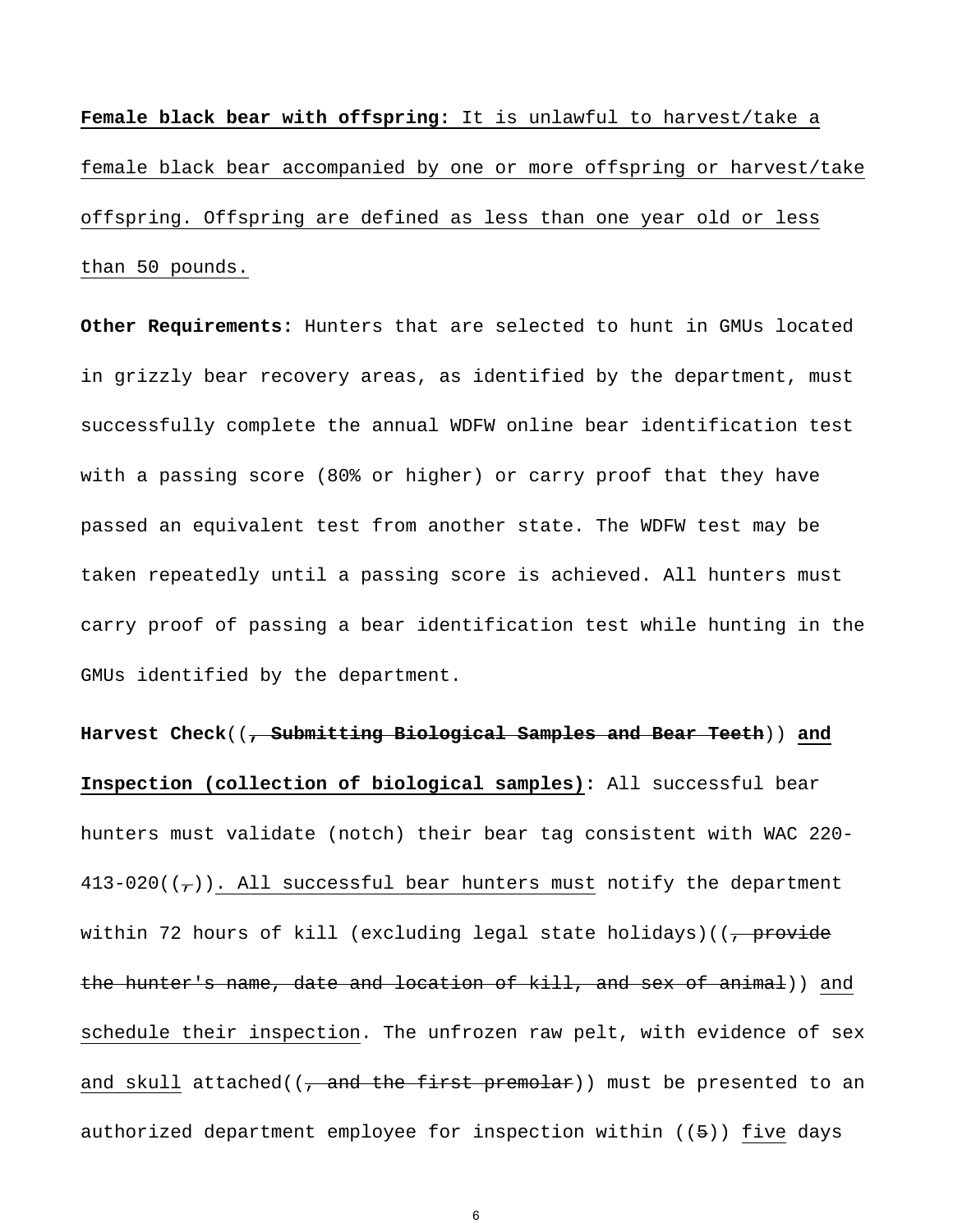of notification of kill. All permit hunters must comply with harvest reporting and ((submission of biological samples)) inspection as described above. Failure to comply ((with the submission of biological samples)) is a misdemeanor pursuant to RCW 77.15.280.

[Statutory Authority: RCW 77.04.012, 77.04.013, 77.04.020, 77.04.055, and 77.12.020. WSR 21-02-015 (Order 20-270), § 220-415-080, filed 12/28/20, effective 1/28/21. Statutory Authority: RCW 77.04.012, 77.04.055, 77.12.047, and 77.12.240. WSR 19-22-061 (Order 19-275), § 220-415-080, filed 11/5/19, effective 12/6/19. Statutory Authority: RCW 77.04.012, 77.04.013, 77.04.020, 77.04.055, 77.12.020, 77.12.040, 77.12.047, 77.12.150, 77.12.210, 77.12.240, 77.12.320, 77.12.570, 77.12.800, 77.15.245, 77.32.007, 77.32.050, 77.32.070, 77.32.090, 77.32.370, and 77.32.530. WSR 18-11-061 (Order 18-76), § 220-415-080, filed 5/11/18, effective 6/11/18. Statutory Authority: RCW 77.04.012, 77.12.240, 77.04.055, 77.12.047, 77.12.150, and 77.32.070. WSR 17-19- 088 (Order 17-253), § 220-415-080, filed 9/19/17, effective 10/20/17. Statutory Authority: RCW 77.04.012, 77.04.013, 77.04.020, 77.04.055, and 77.12.047. WSR 17-05-112 (Order 17-04), recodified as § 220-415- 080, filed 2/15/17, effective 3/18/17. Statutory Authority: RCW 77.04.012, 77.04.020, 77.04.055, 77.12.047, 77.12.150, 77.12.240, 77.12.800, 77.32.090, and 77.32.155. WSR 16-12-087, § 232-28-286,

7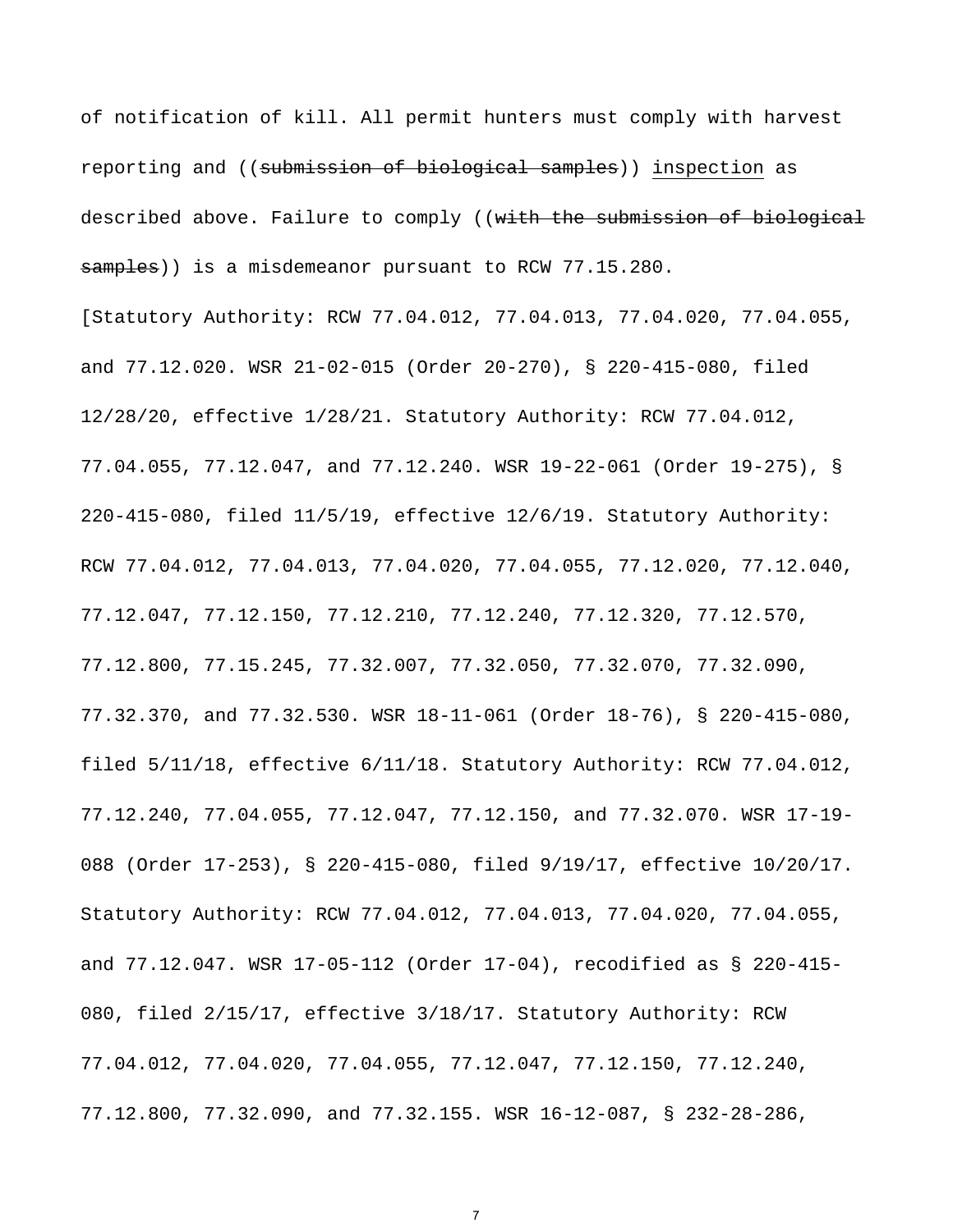filed 5/31/16, effective 7/1/16. Statutory Authority: RCW 77.04.012, 77.04.055, 77.12.047, 77.12.150, and 77.12.240. WSR 15-10-066 (Order 15-99), § 232-28-286, filed 5/1/15, effective 6/1/15. Statutory Authority: RCW 77.12.047, 77.12.240, and 77.32.070. WSR 13-11-078 (Order 13-94), § 232-28-286, filed 5/16/13, effective 6/16/13. Statutory Authority: RCW 77.12.047. WSR 12-12-006 (Order 12-90), § 232-28-286, filed 5/23/12, effective 6/23/12; WSR 11-16-015 (Order 11- 167), § 232-28-286, filed 7/22/11, effective 8/22/11. Statutory Authority: RCW 77.12.047, 77.12.020, 77.12.570, 77.12.210, 77.12.150, 77.12.240, 77.32.070, and 77.32.530. WSR 10-10-061 and 11-02-044 (Orders 10-94 and 10-94A), § 232-28-286, filed 4/30/10 and 12/30/10, effective 5/31/10 and 1/30/11. Statutory Authority: RCW 77.12.047, 77.12.020. WSR 09-09-082 (Order 09-52), § 232-28-286, filed 4/15/09, effective 6/16/09; WSR 08-01-052 (Order 07-292), § 232-28-286, filed 12/13/07, effective 1/13/08. Statutory Authority: RCW 77.12.047. WSR 07-01-049 (Order 06-300), § 232-28-286, filed 12/14/06, effective 1/14/07; WSR 06-11-030 (Order 06-90), § 232-28-286, filed 5/8/06, effective 6/16/06.]

8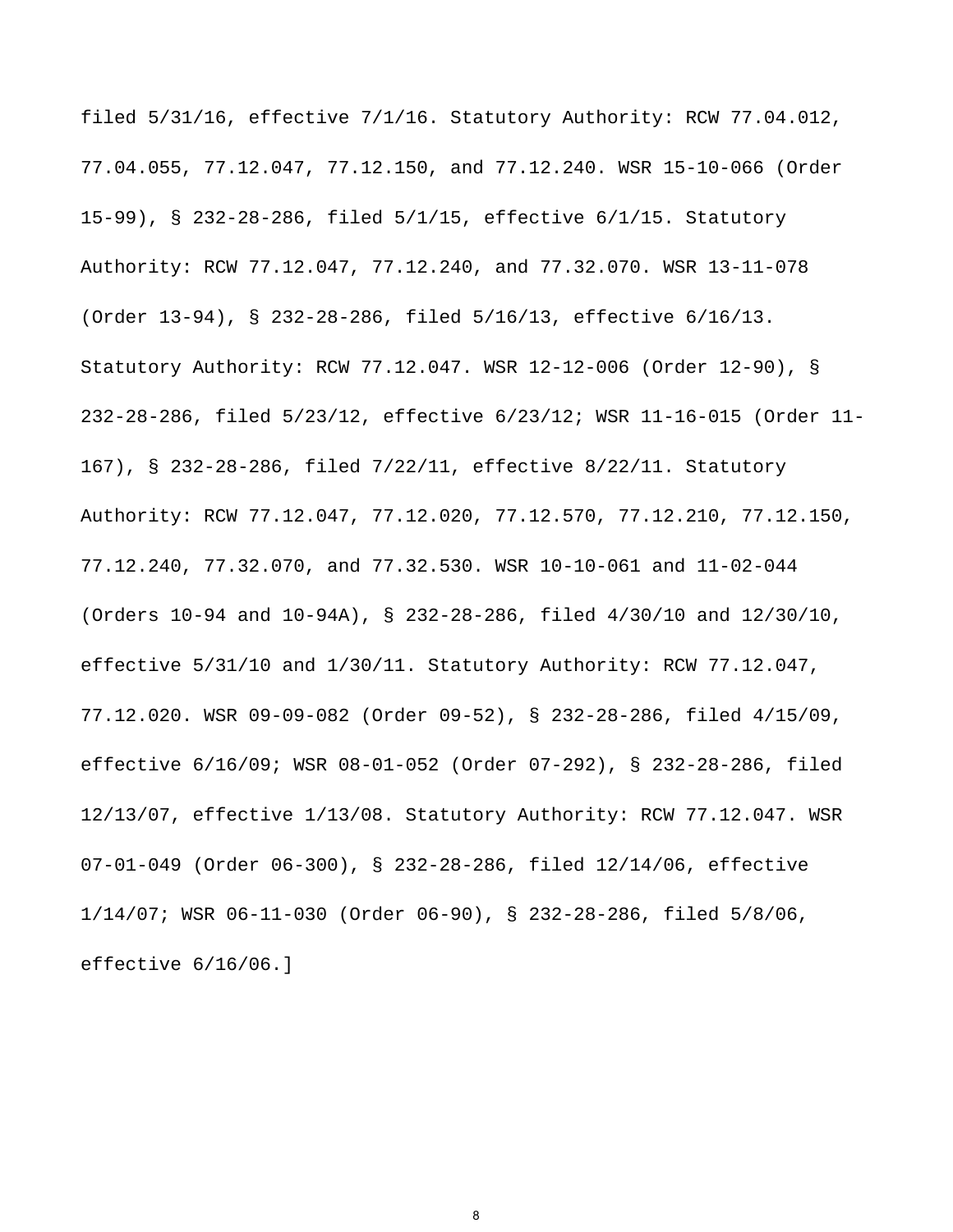**CODE REVISER USE ONLY**

OFFICE OF THE CODE REVISER **STATE OF WASHINGTON FILED** 

DATE: February 01, 2022

TIME: 12:55 PM

**WSR 22-04-107** 

| <b>PROPOSED RULE MAKING</b> |  |  |  |  |  |  |  |  |  |
|-----------------------------|--|--|--|--|--|--|--|--|--|
|-----------------------------|--|--|--|--|--|--|--|--|--|



# **CR-102 (December 2017) (Implements RCW 34.05.320)**

Do **NOT** use for expedited rule making

|                                                                                                                        |           | Agency: Washington Department of Fish and Wildlife (WDFW) P22-05                 |                                                                                                                                                                                                                                                                                                                               |  |
|------------------------------------------------------------------------------------------------------------------------|-----------|----------------------------------------------------------------------------------|-------------------------------------------------------------------------------------------------------------------------------------------------------------------------------------------------------------------------------------------------------------------------------------------------------------------------------|--|
| <b>⊠</b> Original Notice                                                                                               |           |                                                                                  |                                                                                                                                                                                                                                                                                                                               |  |
| □ Supplemental Notice to WSR                                                                                           |           |                                                                                  |                                                                                                                                                                                                                                                                                                                               |  |
| $\Box$ Continuance of WSR                                                                                              |           |                                                                                  |                                                                                                                                                                                                                                                                                                                               |  |
| $\Box$ Preproposal Statement of Inquiry was filed as WSR; or                                                           |           |                                                                                  |                                                                                                                                                                                                                                                                                                                               |  |
| $\Box$ Expedited Rule Making--Proposed notice was filed as WSR<br>$:$ or                                               |           |                                                                                  |                                                                                                                                                                                                                                                                                                                               |  |
| $\boxtimes$ Proposal is exempt under RCW 34.05.310(4) or 34.05.330(1); or                                              |           |                                                                                  |                                                                                                                                                                                                                                                                                                                               |  |
| $\Box$ Proposal is exempt under RCW                                                                                    |           |                                                                                  |                                                                                                                                                                                                                                                                                                                               |  |
| Title of rule and other identifying information: (describe subject) WAC 220-415-080 Spring black bear special permits. |           |                                                                                  |                                                                                                                                                                                                                                                                                                                               |  |
| Hearing location(s):                                                                                                   |           |                                                                                  |                                                                                                                                                                                                                                                                                                                               |  |
| Date:                                                                                                                  | Time:     | Location: (be specific)                                                          | Comment:                                                                                                                                                                                                                                                                                                                      |  |
| March 11, 2022                                                                                                         | 8:00 a.m. | Webinar                                                                          | This meeting will take place by webinar. The public<br>may participate in the meeting. Registration is required<br>to testify at the public hearing. Registration deadlines<br>and registration forms are available at<br>http://wdfw.wa.gov/about/commission/meetings or<br>contact the Commission office at (360) 902-2267. |  |
|                                                                                                                        |           | Date of intended adoption: March 18, 2022 (Note: This is NOT the effective date) |                                                                                                                                                                                                                                                                                                                               |  |
| Submit written comments to:                                                                                            |           |                                                                                  |                                                                                                                                                                                                                                                                                                                               |  |
| Name: Wildlife Program                                                                                                 |           |                                                                                  |                                                                                                                                                                                                                                                                                                                               |  |
| Address: PO Box 43200, Olympia, WA. 98504                                                                              |           |                                                                                  |                                                                                                                                                                                                                                                                                                                               |  |
| Email: 2022SpringBearPetition102@PublicInput.com                                                                       |           |                                                                                  |                                                                                                                                                                                                                                                                                                                               |  |
| Fax: Voicemail Public Comment: 855-925-2801 project code: 6453                                                         |           |                                                                                  |                                                                                                                                                                                                                                                                                                                               |  |
| Other: https://publicinput.com/2022SpringBearPetition102<br>By (date) March 12, 2022                                   |           |                                                                                  |                                                                                                                                                                                                                                                                                                                               |  |
| Assistance for persons with disabilities:                                                                              |           |                                                                                  |                                                                                                                                                                                                                                                                                                                               |  |
| Contact Title VI/ADA Compliance Coordinator                                                                            |           |                                                                                  |                                                                                                                                                                                                                                                                                                                               |  |
| Phone: (360) 902-2349, TTY (711)                                                                                       |           |                                                                                  |                                                                                                                                                                                                                                                                                                                               |  |
| Fax:                                                                                                                   |           |                                                                                  |                                                                                                                                                                                                                                                                                                                               |  |
| TTY: (360) 902-2349, TTY (711)                                                                                         |           |                                                                                  |                                                                                                                                                                                                                                                                                                                               |  |
| Email: Title6@dfw.wa.gov                                                                                               |           |                                                                                  |                                                                                                                                                                                                                                                                                                                               |  |
| Other:                                                                                                                 |           |                                                                                  |                                                                                                                                                                                                                                                                                                                               |  |
| By (date) March 12, 2022                                                                                               |           |                                                                                  |                                                                                                                                                                                                                                                                                                                               |  |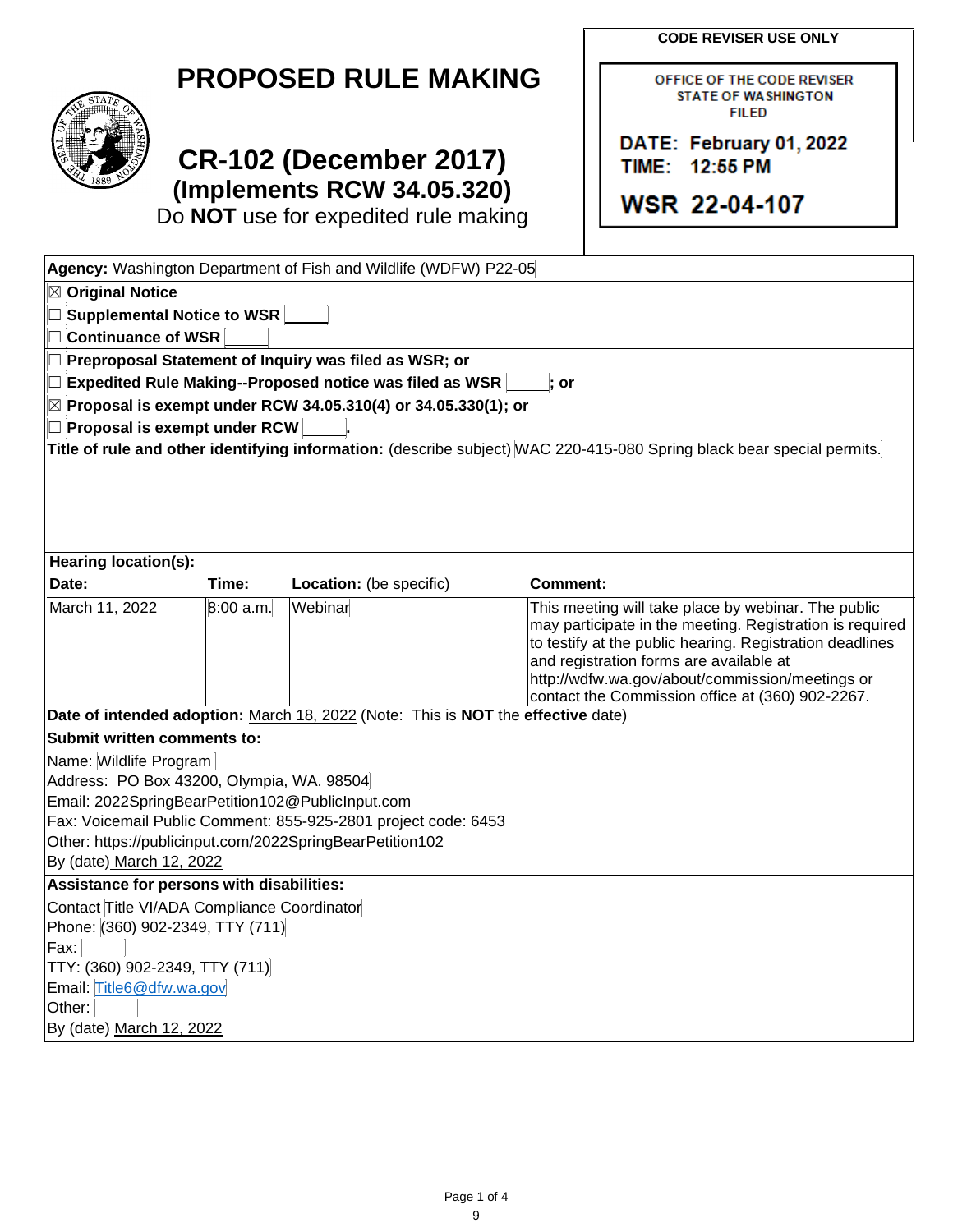**Purpose of the proposal and its anticipated effects, including any changes in existing rules:**  The purpose of the proposed amendments to WAC 220-415-080, currently titled "2021 Spring black bear special permits", is to carry forward a long-standing spring recreational hunting opportunity of black bears on an annual basis. If the proposed amendments are adopted, WDFW would issue a limited number of spring bear special hunting permits each year for geographically focused spring hunting of black bear, that can in some instances help address other management issues such as human-bear conflict, commercial timber damage or concerns for ungulate species neonate recruitment. WDFW is proposing to remove the year from the title of WAC 220-415-080, and to add a stipulation prohibiting harvest of female black bears with offspring and prohibiting the harvest of offspring. Offspring would be defined as less than one year old or less than 50 pounds. The proposed amendments also include minor modifications to harvest and inspection procedures. The anticipated effect of the proposed amendments, if approved, would be a limited, annual hunting opportunity for approximately 664 hunters who receive permits, and WDFW anticipates approximately 145 black bears would be harvested annually through this limited permit hunting opportunity.  $\mid$ 

**Reasons supporting proposal:** On January 21, the Fish and Wildlife Commission voted in response to a rule making petition to initiate rulemaking to amend WAC 220-415-080 with a proposal to remove from the title the year "2021." A central part of WDFW's legislative mandate is to provide sustainable recreational hunting opportunity. Spring bear special permit hunts are one of a very limited number of spring hunting opportunities and there is very strong interest from hunters for the limited spring bear hunting permits. Washington State black bear population is robust and an annual spring hunt with approximately 664 permits is sustainable. WDFW is proposing a reduction in permit numbers for hunt unit 684 (from 10 to 6 compared to 2021) in order to reduce crowding on the limited accessible areas of mostly private land. Removing the year from the title would minimize the need for annual rulemaking unless hunt areas or permit levels need adjustment. The addition of a prohibition on the harvest of offspring and females with offspring would minimize the potential of orphaning cubs. The edits to the language related to animal inspection would clarify to hunters the components necessary for harvest check and inspection. The proposed revisions clearly state that the pelt and head must be unfrozen and that evidence of sex and the head must be attached to the pelt. Further the proposed edits would assist WDFW staff's implementation of the rule by adding a requirement that a successful hunter schedule an inspection with WDFW staff within 72 hours of the harvest.

|                                                   |                                           | Statutory authority for adoption: RCWs 77.04.012, 77.04.055, 77.12.047.                |                                                       |
|---------------------------------------------------|-------------------------------------------|----------------------------------------------------------------------------------------|-------------------------------------------------------|
|                                                   |                                           | Statute being implemented: RCWs 77.04.012, 77.04.055, and 77.12.047.                   |                                                       |
| Is rule necessary because of a:                   |                                           |                                                                                        |                                                       |
| Federal Law?                                      |                                           |                                                                                        | $\boxtimes$<br>Yes<br><b>No</b>                       |
|                                                   | <b>Federal Court Decision?</b>            |                                                                                        | $\boxtimes$<br>Yes<br><b>No</b>                       |
| <b>State Court Decision?</b><br>If yes, CITATION: |                                           |                                                                                        | $\boxtimes$<br>No<br>Yes                              |
|                                                   |                                           |                                                                                        |                                                       |
|                                                   |                                           | Name of proponent: (person or organization) Washington Department of Fish and Wildlife | Private<br>$\blacksquare$<br>Public<br>⊠ Governmental |
|                                                   | Name of agency personnel responsible for: |                                                                                        |                                                       |
|                                                   | Name                                      | <b>Office Location</b>                                                                 | Phone                                                 |
|                                                   | Eric Gardner                              | 1111 Washington St. SE<br>Olympia, WA. 98501                                           | $(360)$ 902-2515                                      |
|                                                   | Eric Gardner                              | 1111 Washington St. SE<br>Olympia, WA. 98501                                           | (360) 902-2515                                        |
| Drafting:<br>Implementation:<br>Enforcement:      | <b>Steve Bear</b>                         | 1111 Washington St. SE<br>Olympia, WA. 98501                                           | (360) 902-2373                                        |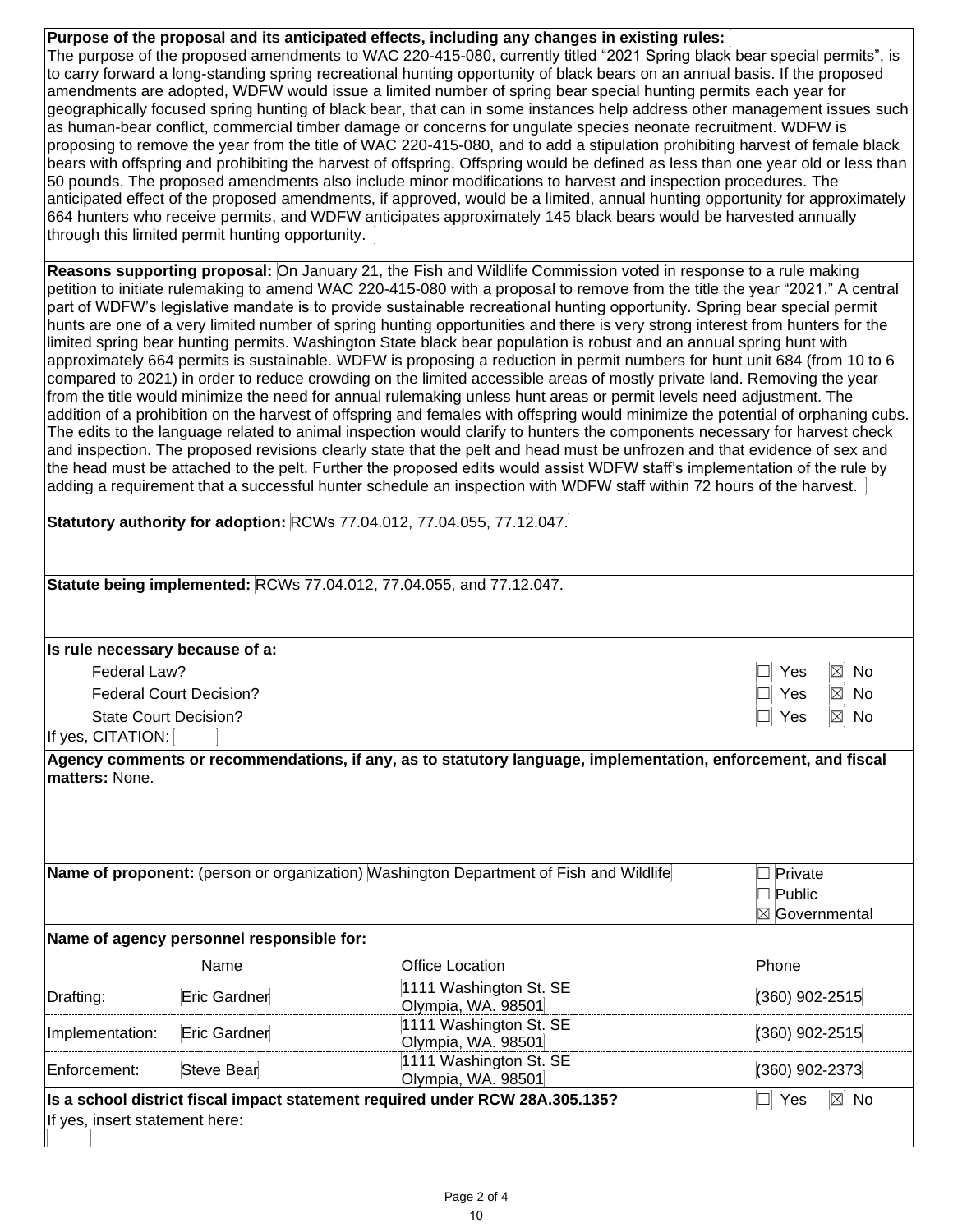| The public may obtain a copy of the school district fiscal impact statement by contacting:                                                                                                                                                   |        |                                                                                                                   |
|----------------------------------------------------------------------------------------------------------------------------------------------------------------------------------------------------------------------------------------------|--------|-------------------------------------------------------------------------------------------------------------------|
| Name:                                                                                                                                                                                                                                        |        |                                                                                                                   |
| Address:                                                                                                                                                                                                                                     |        |                                                                                                                   |
| Phone:                                                                                                                                                                                                                                       |        |                                                                                                                   |
| Fax:                                                                                                                                                                                                                                         |        |                                                                                                                   |
| TTY:                                                                                                                                                                                                                                         |        |                                                                                                                   |
| Email:                                                                                                                                                                                                                                       |        |                                                                                                                   |
| Other:                                                                                                                                                                                                                                       |        |                                                                                                                   |
| Is a cost-benefit analysis required under RCW 34.05.328?                                                                                                                                                                                     |        |                                                                                                                   |
| Yes: A preliminary cost-benefit analysis may be obtained by contacting:                                                                                                                                                                      |        |                                                                                                                   |
| Name:                                                                                                                                                                                                                                        |        |                                                                                                                   |
| Address:                                                                                                                                                                                                                                     |        |                                                                                                                   |
| Phone:<br>Fax:                                                                                                                                                                                                                               |        |                                                                                                                   |
| TTY:                                                                                                                                                                                                                                         |        |                                                                                                                   |
| Email:                                                                                                                                                                                                                                       |        |                                                                                                                   |
| Other:                                                                                                                                                                                                                                       |        |                                                                                                                   |
| Please explain: This proposal does not require a cost benefit analysis under RCW 34.05.328.)<br>$ \boxtimes $<br>No:                                                                                                                         |        |                                                                                                                   |
| Regulatory Fairness Act Cost Considerations for a Small Business Economic Impact Statement:                                                                                                                                                  |        |                                                                                                                   |
| This rule proposal, or portions of the proposal, may be exempt from requirements of the Regulatory Fairness Act (see                                                                                                                         |        |                                                                                                                   |
| chapter 19.85 RCW). Please check the box for any applicable exemption(s):                                                                                                                                                                    |        |                                                                                                                   |
| This rule proposal, or portions of the proposal, is exempt under RCW 19.85.061 because this rule making is being<br>adopted solely to conform and/or comply with federal statute or regulations. Please cite the specific federal statute or |        |                                                                                                                   |
| regulation this rule is being adopted to conform or comply with, and describe the consequences to the state if the rule is not                                                                                                               |        |                                                                                                                   |
| adopted.                                                                                                                                                                                                                                     |        |                                                                                                                   |
| Citation and description:                                                                                                                                                                                                                    |        |                                                                                                                   |
| This rule proposal, or portions of the proposal, is exempt because the agency has completed the pilot rule process                                                                                                                           |        |                                                                                                                   |
| defined by RCW 34.05.313 before filing the notice of this proposed rule.                                                                                                                                                                     |        |                                                                                                                   |
| This rule proposal, or portions of the proposal, is exempt under the provisions of RCW 15.65.570(2) because it was<br>adopted by a referendum.                                                                                               |        |                                                                                                                   |
| This rule proposal, or portions of the proposal, is exempt under RCW 19.85.025(3). Check all that apply:                                                                                                                                     |        |                                                                                                                   |
| RCW 34.05.310 (4)(b)<br>$\Box$                                                                                                                                                                                                               | $\Box$ | RCW 34.05.310 (4)(e)                                                                                              |
| (Internal government operations)                                                                                                                                                                                                             |        | (Dictated by statute)                                                                                             |
| $\Box$<br>RCW 34.05.310 (4)(c)                                                                                                                                                                                                               | $\Box$ | RCW 34.05.310 (4)(f)                                                                                              |
| (Incorporation by reference)                                                                                                                                                                                                                 |        | (Set or adjust fees)                                                                                              |
|                                                                                                                                                                                                                                              |        |                                                                                                                   |
| RCW 34.05.310 (4)(d)<br>$\Box$                                                                                                                                                                                                               | $\Box$ | RCW 34.05.310 (4)(g)                                                                                              |
| (Correct or clarify language)                                                                                                                                                                                                                |        | (i) Relating to agency hearings; or (ii) process                                                                  |
|                                                                                                                                                                                                                                              |        | requirements for applying to an agency for a license<br>or permit)                                                |
| This rule proposal, or portions of the proposal, is exempt under RCW 19.85.025 (4).                                                                                                                                                          |        |                                                                                                                   |
| Explanation of exemptions, if necessary: The proposed rule is for recreational hunting opportunity and does not affect small                                                                                                                 |        |                                                                                                                   |
| businesses.                                                                                                                                                                                                                                  |        |                                                                                                                   |
| <b>COMPLETE THIS SECTION ONLY IF NO EXEMPTION APPLIES</b>                                                                                                                                                                                    |        |                                                                                                                   |
| If the proposed rule is not exempt, does it impose more-than-minor costs (as defined by RCW 19.85.020(2)) on businesses?                                                                                                                     |        |                                                                                                                   |
| Briefly summarize the agency's analysis showing how costs were calculated.<br>No                                                                                                                                                             |        |                                                                                                                   |
| Yes                                                                                                                                                                                                                                          |        | Calculations show the rule proposal likely imposes more-than-minor cost to businesses, and a small business       |
| economic impact statement is required. Insert statement here:                                                                                                                                                                                |        |                                                                                                                   |
|                                                                                                                                                                                                                                              |        |                                                                                                                   |
|                                                                                                                                                                                                                                              |        |                                                                                                                   |
| contacting:                                                                                                                                                                                                                                  |        | The public may obtain a copy of the small business economic impact statement or the detailed cost calculations by |
| Name:                                                                                                                                                                                                                                        |        |                                                                                                                   |